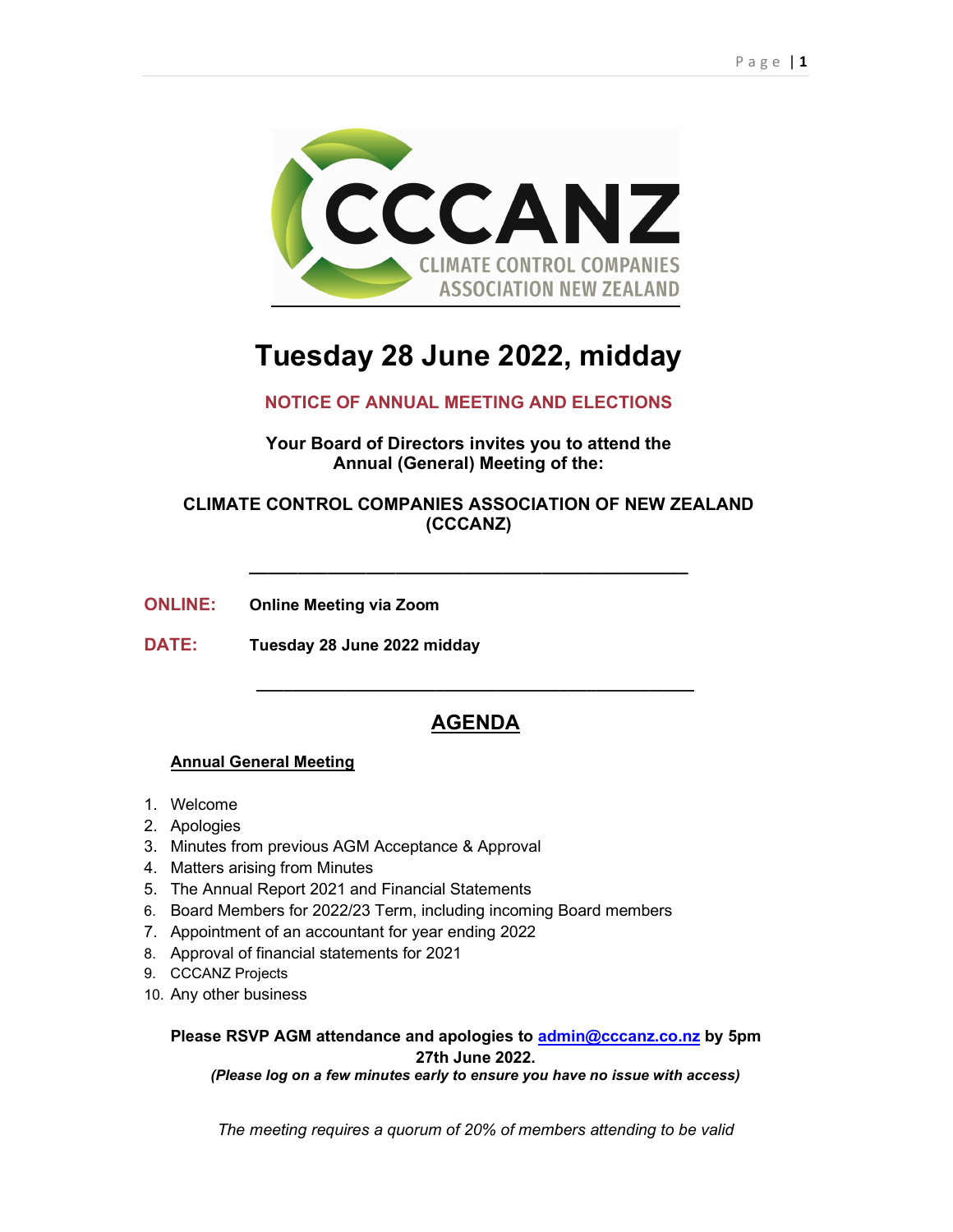| <b>Board Member Appointments from AGM 2021</b> |                  |                                              |
|------------------------------------------------|------------------|----------------------------------------------|
| <b>Name</b>                                    | Elected/Co-opted | Term ends/resignation<br>submitted effective |
| Malcolm Miller (Chairman)                      | Elected AGM 2019 | AGM2022                                      |
| Greg McCarthy (Deputy Chair)                   | Elected AGM 2020 | AGM 2022                                     |
| Garry Ko (Treasurer)                           | Elected AGM 2020 | AGM 2022                                     |
| Brendan Clarkson                               | Elected AGM 2021 | AGM 2023                                     |
| Phil Mohan                                     | Elected AGM 2021 | AGM 2023                                     |
| <b>Gary Reily</b>                              | Elected AGM 2021 | AGM 2023                                     |
| Mark Hoskins (Co-opted)                        | Co-opted 2021    |                                              |
|                                                |                  |                                              |

#### 2021 BOARD OF DIRECTORS AND ELECTIONS

#### 2022 CCCANZ Board Elected

Three (3) Board Directors are required to stand down however each of these Directors has indicated they are available to re-stand in their 2022 Board term.

These three (3) candidates have been nominated to stand for three (3) available Board Director positions and will be declared elected as per Rules, Appendix B, 1.7, "If only one candidate has been validly nominated for an office and the candidate meets the skills and experience criteria, as well as the industry sector criteria, the Board at the Meeting shall declare that candidate elected."

The details of those nominated Board Directors are enclosed, and as below:

Malcolm Miller Greg McCarthy

## Garry Ko

#### APPOINTMENT OF AN ACCOUNTANT FOR 2022

It is proposed that The Engine Room be appointed to conduct a review engagement of the financial statements of the Society for the year ending 31 December 2022.

A review rather than an audit, or compilation is recommended as this is considered most appropriate taking into account cost and amount of work needed for CCCANZ's financials.